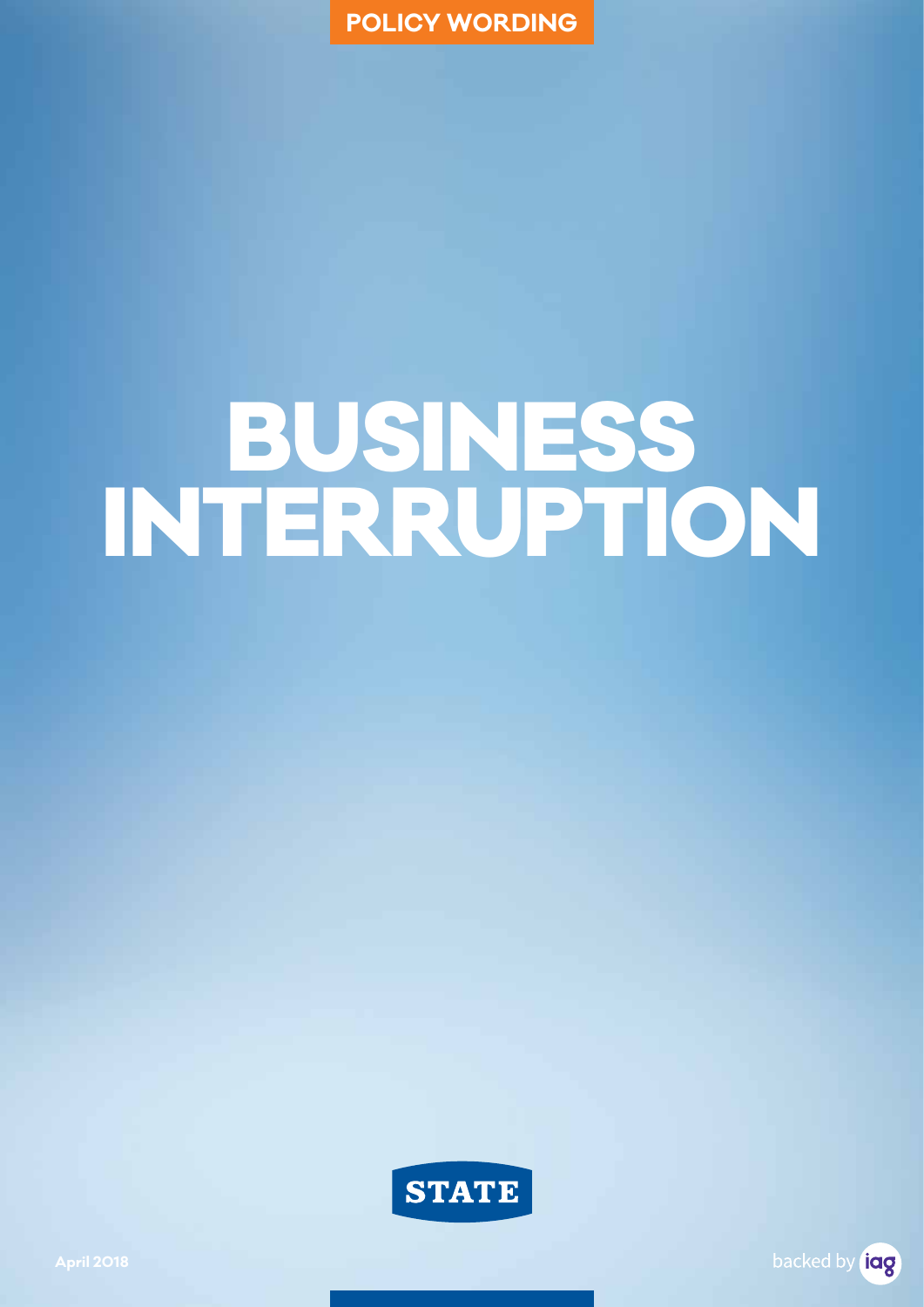## Welcome **TO STATE**

Thank you for choosing State. You've made a great choice – we've been helping New Zealanders with their insurance needs for more than 100 years and are proud to be doing the same for you. If you have any questions about your policy or think it doesn't provide the cover you need, please call us straight away – we'll be happy to help.

### **IMPORTANT**

### **This document is your Business Interruption policy wording.**

Please make sure you read it carefully as it contains important information you should know, including what your insurance covers – and what it doesn't.

### **Contact us**

If you have a question, need help or want to make an insurance claim, just call us on **0800 80 24 24** or visit **state.co.nz**.

| <b>Introduction</b>                            | ٦  |
|------------------------------------------------|----|
| 1. Insurance agreement                         | 1  |
| 2. What you are covered for                    | ۶  |
| 3. Insured items                               | 2  |
| 4. Contingent business interruption extensions | 5  |
| 5. Automatic policy extensions                 | 6  |
| 6. Optional policy extension                   | 7  |
| 7. Exclusions                                  | 7  |
| 8. What we will pay                            | ឧ  |
| 9. Claims conditions                           | ឧ  |
| 10. General conditions                         | g  |
| <b>11. Definitions</b>                         | 11 |
|                                                |    |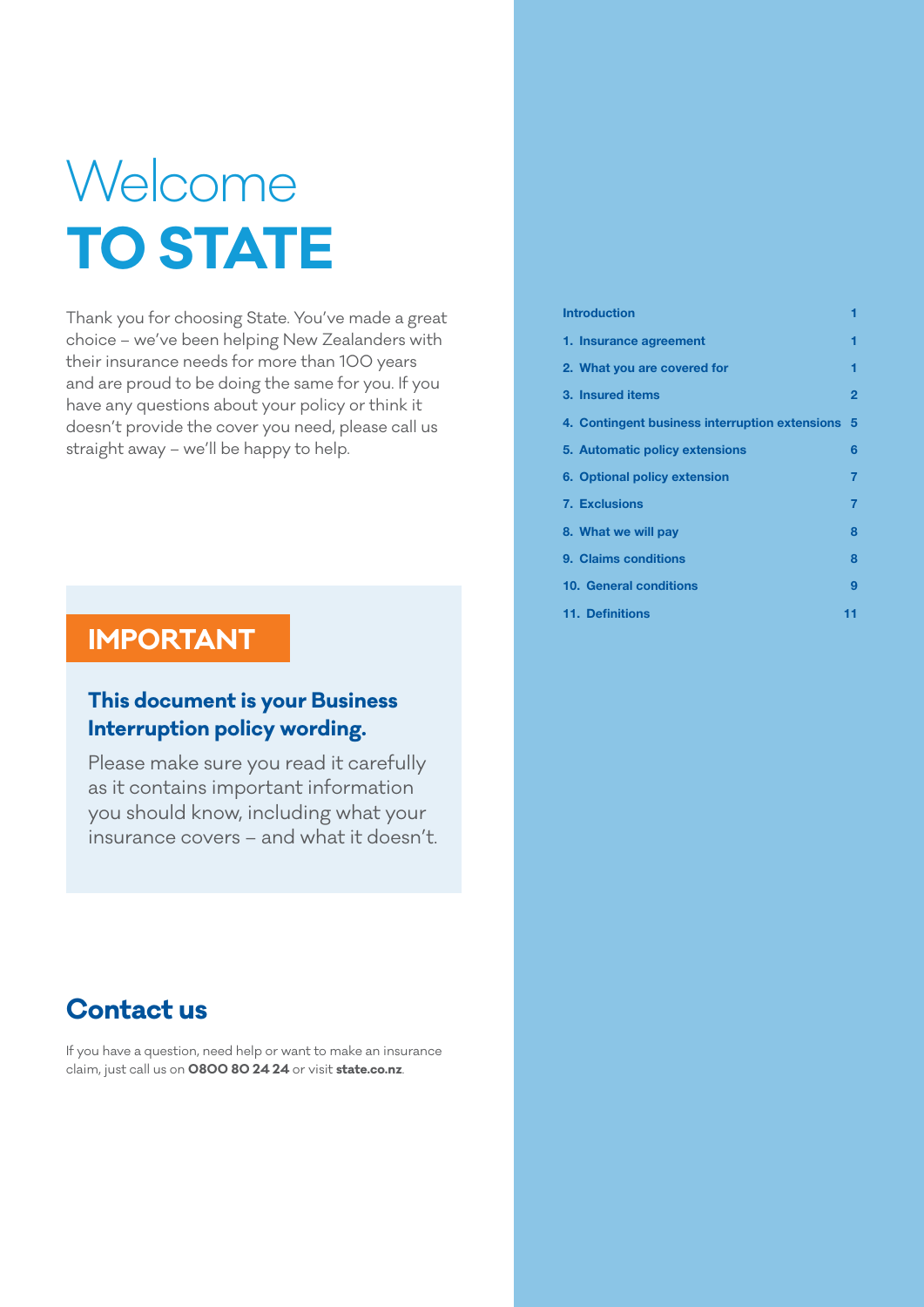### **Business Interruption**

Insurance policy



### **Introduction**

| Welcome                 | Welcome to State. Thank you for selecting us as your insurer.                                                                                                                                                                                                         |
|-------------------------|-----------------------------------------------------------------------------------------------------------------------------------------------------------------------------------------------------------------------------------------------------------------------|
| About this policy       | Your Business Interruption Policy consists of:                                                                                                                                                                                                                        |
|                         | this policy document, and<br>(a)                                                                                                                                                                                                                                      |
|                         | the schedule, and<br>(b)                                                                                                                                                                                                                                              |
|                         | any endorsements or warranties that we apply, and<br>(c)                                                                                                                                                                                                              |
|                         | the information you have provided in the application.<br>(d)                                                                                                                                                                                                          |
| Your duty of disclosure | You have a legal duty of disclosure when you apply for insurance. This means you or anyone acting<br>on your behalf must tell us everything you know (or could be reasonably expected to know) that a<br>prudent insurer would want to take into account in deciding: |
|                         | (a) to accept or decline the insurance, and/or                                                                                                                                                                                                                        |
|                         | (b) the cost or terms of the insurance, including the excess.                                                                                                                                                                                                         |
|                         | You also have this duty every time your insurance renews and when you make any changes to it.                                                                                                                                                                         |
|                         | If you or anyone acting on your behalf breaches this duty, we may treat this policy as being of no<br>effect and to have never existed. Please ask us if you are not sure whether you need to tell us about<br>something.                                             |
| <b>Defined words</b>    | If a word is shown in <b>bold</b> it has a specific meaning. There is a list of these words and what they<br>mean in Section 11 'Definitions'.                                                                                                                        |
| <b>Examples</b>         | We have used examples and comments to make parts of this policy easier to understand. These<br>examples and comments are printed in <i>italics</i> and do not affect or limit the meaning of the section<br>they refer to.                                            |
| <b>Headings</b>         | The headings in this policy are for reference only and do not form part of it. They are not to be used<br>when interpreting the policy document.                                                                                                                      |

### 1. Insurance agreement

**1.1 Our agreement You** agree to pay **us** the premium described in the **schedule** and comply with this policy. In exchange, **we** agree to insure **you** as set out in this policy.

### 2. What you are covered for

**2.1 Interruption to your business You** are insured for **business interruption** resulting from **insured damage**.

*Please also see 'Contingent business interruption extensions' and 'Optional policy extension' for other circumstances that we consider to be insured damage.*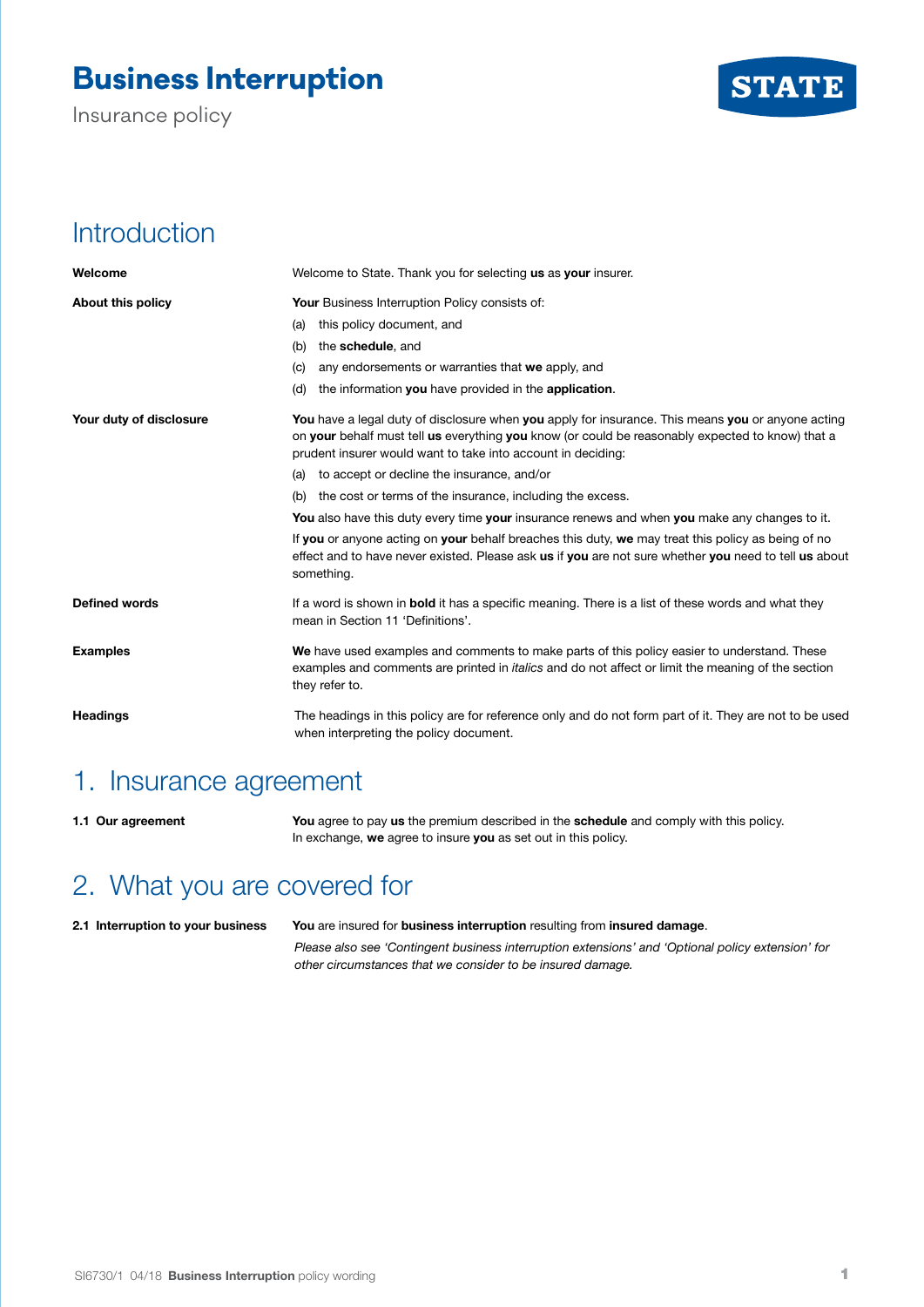### 3. Insured items

You only have cover for the following 'Insured items' that are specified in the schedule

|    | A. Reduction in turnover                                                                                                                                                                                                                                                          |
|----|-----------------------------------------------------------------------------------------------------------------------------------------------------------------------------------------------------------------------------------------------------------------------------------|
|    | You are insured for loss of insured profit produced by the following formula:                                                                                                                                                                                                     |
|    | [the rate of insured profit] $\times$ [the reduction in turnover].                                                                                                                                                                                                                |
|    | <b>B.</b> Increase in cost of working                                                                                                                                                                                                                                             |
|    | You are insured for necessary and reasonable additional expenditure you incur solely to avoid<br>or diminish the reduction in turnover. Provided that this additional expenditure does not<br>exceed the sum produced by the following formula:                                   |
|    | [the rate of insured profit] $\times$ [the amount of the reduction in turnover avoided by the<br>additional expenditure].                                                                                                                                                         |
|    | C. Reduced margin                                                                                                                                                                                                                                                                 |
|    | You are insured for the reduction in insured profit that equitably results from the increase in<br>ratio of:                                                                                                                                                                      |
|    | [the cost of materials used and goods sold] to [turnover],                                                                                                                                                                                                                        |
|    | if turnover is maintained during the indemnity period, but at a rate of insured profit that is<br>less than would have been achieved but for the <b>insured damage</b> .                                                                                                          |
|    | However, you are not insured for the reduction in insured profit that results from any change to<br>any of the other uninsured working expenses that affects this ratio.                                                                                                          |
|    | This is because the increase may result from a fixed cost element in the expenses that has not<br>been insured.                                                                                                                                                                   |
|    | <b>D.</b> Savings in insured expenses                                                                                                                                                                                                                                             |
|    | We will deduct from your claim any sum saved during the indemnity period for costs and<br>expenses of your business operations (that would be paid out of insured profit) that cease or<br>reduce because of the insured damage.                                                  |
| А. | <b>Reduction in rent</b>                                                                                                                                                                                                                                                          |
|    | You are insured for reduction in rent.                                                                                                                                                                                                                                            |
| В. | Increase in cost of working                                                                                                                                                                                                                                                       |
|    | You are insured for necessary and reasonable additional expenditure you incur solely to avoid<br>or diminish the reduction in rent. Provided that this additional expenditure does not exceed the<br>amount of the reduction in rent avoided by the additional expenditure.       |
|    | C. Savings in insured expenses                                                                                                                                                                                                                                                    |
|    | We will deduct from your claim any sum saved during the indemnity period for costs and<br>expenses of your business operations (that would be paid out of rent) that cease or reduce<br>because of the insured damage.                                                            |
|    | <b>Reduction in revenue</b>                                                                                                                                                                                                                                                       |
|    | You are insured for reduction in revenue.                                                                                                                                                                                                                                         |
|    | <b>B.</b> Increase in cost of working                                                                                                                                                                                                                                             |
|    | You are insured for necessary and reasonable additional expenditure you incur solely to avoid<br>or diminish the reduction in revenue. Provided that this additional expenditure does not<br>exceed the amount of the reduction in revenue avoided by the additional expenditure. |
|    | C. Savings in insured expenses                                                                                                                                                                                                                                                    |
|    | We will deduct from your claim any sum saved during the indemnity period for costs and<br>expenses of your business operations (that would be paid out of revenue) that cease or reduce<br>because of the insured damage.                                                         |
|    | A. Loss in respect of payroll                                                                                                                                                                                                                                                     |
|    | You are insured for the sum produced by the following formula:                                                                                                                                                                                                                    |
|    | [the rate of payroll] $\times$ [the reduction in turnover].                                                                                                                                                                                                                       |
| В. | Increase in cost of working                                                                                                                                                                                                                                                       |
|    | You are insured for necessary and reasonable additional expenditure you incur solely to avoid<br>or diminish the reduction in turnover. Provided that this additional expenditure does not<br>exceed the sum produced by the following formula:                                   |
|    | [the rate of payroll] $\times$ [the amount of the reduction in turnover avoided by the                                                                                                                                                                                            |
|    |                                                                                                                                                                                                                                                                                   |

additional expenditure].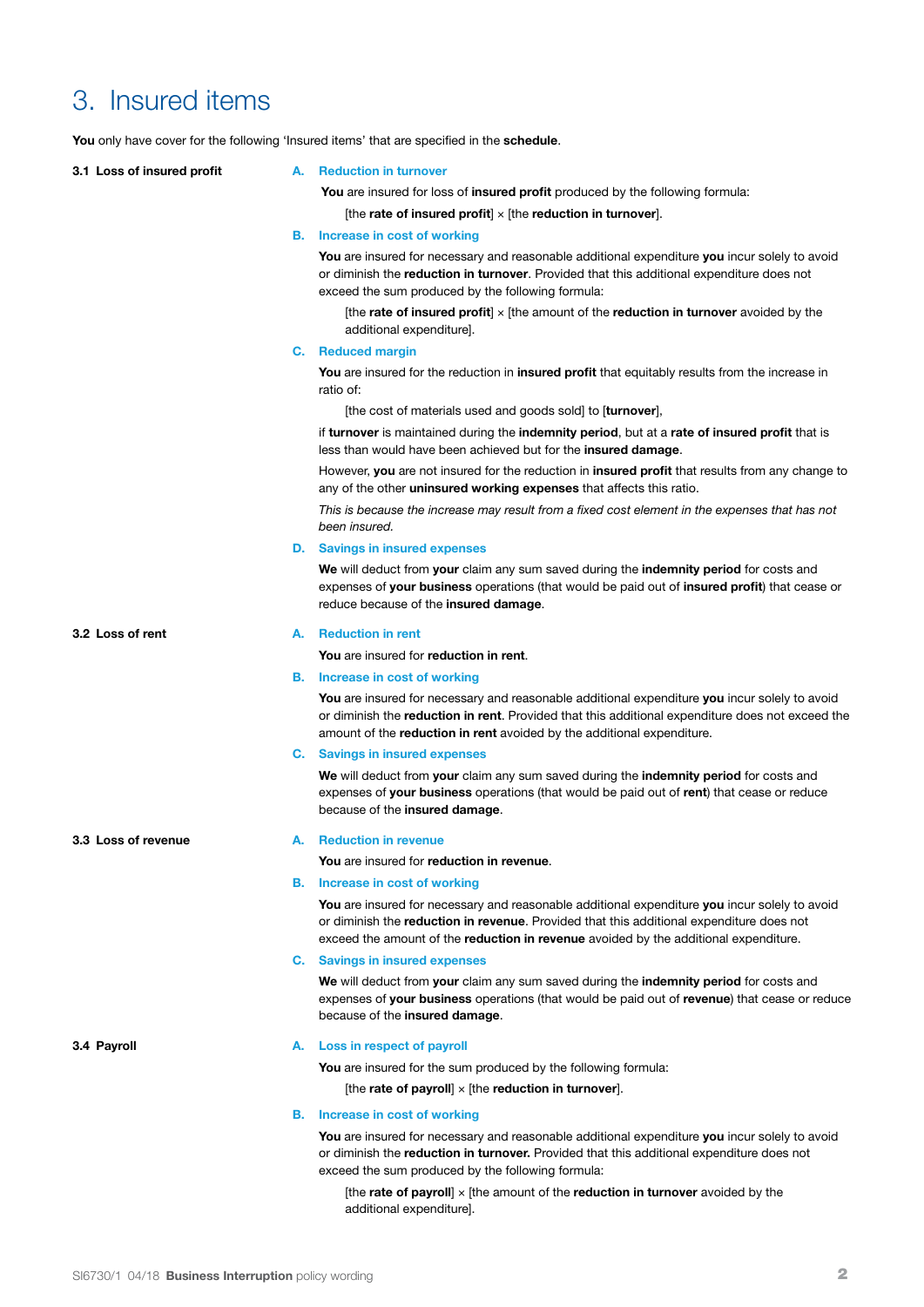| <b>Savings in payroll</b><br>C. |  |
|---------------------------------|--|
|---------------------------------|--|

**We** will deduct from **your** claim any sum saved during the **indemnity period** for **payroll** that ceases or reduces because of the **insured damage**.

**3.5 Payroll – Dual basis A. Reduction in turnover** (a) Initial period **You** are insured for the sum produced by the following formula for the **initial period** shown in the **schedule**: [the **rate of payroll**] × [the **reduction in turnover**] − [any savings in **payroll**]. (b) Remaining period **You** are insured for the sum produced by the following formula for the remaining portion of the **indemnity period**: [the **rate of payroll**] × [the reduction in turnover] – [any savings in payroll], but not exceeding the sum produced by the following formula: [the remainder percentage shown in the **schedule**]  $\times$  [the **rate of payroll**]  $\times$ [the **reduction in turnover**] + [any savings in **payroll** deducted under (a) of this 'Insured item']. Please note: If **you** choose, the **alternative period** shown in the **schedule** may be substituted for the **initial period** provided that the claim under (b) of this 'Insured item' does not exceed savings in **payroll** deducted under (a) of this 'Insured item'. **B. Increase in cost of working** In addition to 'Insured item 3.1 B', **you** are insured for necessary and reasonable additional expenditure **you** incur solely to avoid or diminish the **reduction in turnover**. Provided that this additional expenditure does not exceed the amount that would have been payable under 'Insured item 3.5 A (a), (b)' above had such expenditure not been incurred. **3.6 Wages – Dual basis A. Reduction in turnover** (a) Initial period **You** are insured for the sum produced by the following formula for the **initial period** shown in the **schedule**: [the **rate of wages**] × [the **reduction in turnover**] − [any savings in **wages**]. (b) Remaining period **You** are insured for the sum produced by the following formula for the remaining portion of the **indemnity period**: [the **rate of wages**] × [the r**eduction in turnover**] − [any savings in **wages**], but not exceeding the sum produced by the following formula: [the remainder percentage shown in the **schedule**] × [the **rate of wages**] × [the **reduction in turnover**] + [any savings in **wages** deducted under (a) of this 'Insured item']. Please note: If **you** choose, the **alternative period** shown in the **schedule** may be substituted for the **initial period** provided that the claim under (b) of this 'Insured item' does not exceed savings in **wages** deducted under (a) of this 'Insured item'. **B. Increase in cost of working** In addition to 'Insured item 3.1 B', **you** are insured for necessary and reasonable additional expenditure **you** incur solely to avoid or diminish the **reduction in turnover**. Provided that this additional expenditure does not exceed the amount that would have been payable under 'Insured item 3.6 A (a), (b)' above had such expenditure not been incurred. **3.7 Wages in lieu of notice You** are insured for: (a) **wages** that **you** have to pay to employees whose services cannot be used at all during the notice period shown in the **schedule**, because of the **insured damage**, and (b) a fair percentage (based on **reduction in turnover** or other agreed index) of **wages** that **you**  have to pay to employees whose services cannot be used in full during this period, because of the **insured damage**. The most **we** will pay for any week's **wages** is the sum produced by the following formula: [the 'Wages in lieu of notice' sum insured shown in the **schedule**] ÷ [the number of weeks in the notice period shown in the **schedule**].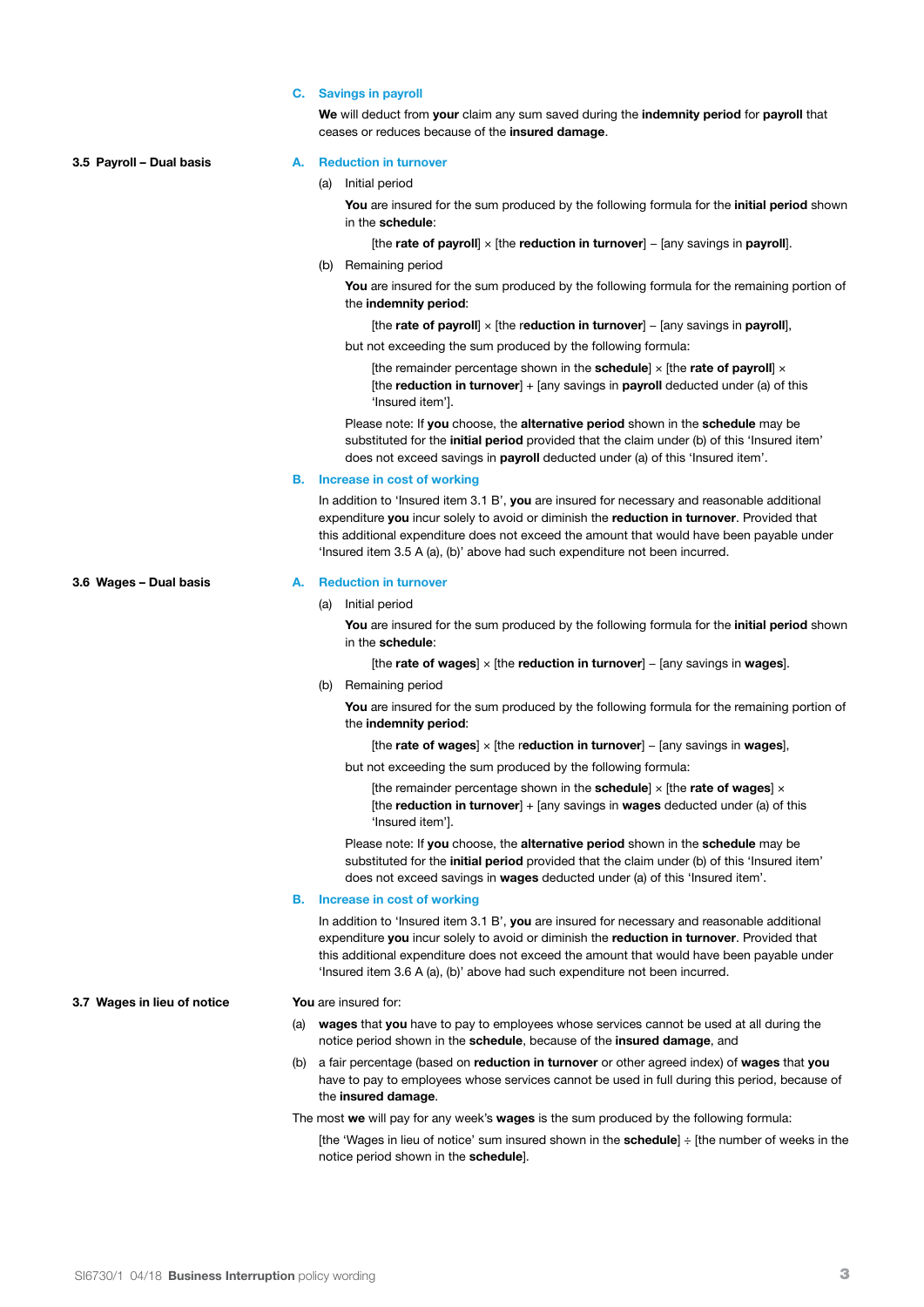| 3.8 Redundancy pay                           | You are insured for the amount of redundancy pay you are required to pay to employees,<br>in accordance with their employment contract, who become redundant as a result of the<br>insured damage. |
|----------------------------------------------|----------------------------------------------------------------------------------------------------------------------------------------------------------------------------------------------------|
| 3.9 Claims preparation costs                 | You are insured for:                                                                                                                                                                               |
|                                              | fees reasonably incurred to pay your accountant, auditor, or another professional financial<br>(a)<br>consultant (but not an insurance broker), and                                                |
|                                              | (b) reasonable costs incurred for your own staff,                                                                                                                                                  |
|                                              | for quantification (but not negotiation) of claims under this policy and (where applicable) your<br>material damage policy that covered the loss.                                                  |
| 3.10 Book debts                              | You are insured for the amount that you are unable to collect from customers due to your<br>accounting or other business records suffering insured damage.                                         |
|                                              | We will pay the difference between:                                                                                                                                                                |
|                                              | the total amount of debit balances in customers' accounts due to you and outstanding as at the<br>(a)<br>start of the indemnity period, and                                                        |
|                                              | the total amount that can be established as owing by identifiable customers, during the<br>(b)<br>12 months after the start of the indemnity period.                                               |
| 3.11 Rewriting of records                    | You are insured for costs reasonably incurred to replace or restore:                                                                                                                               |
|                                              | entries, or<br>(a)                                                                                                                                                                                 |
|                                              | (b) information, or                                                                                                                                                                                |
|                                              | data, including electronic data (but not software),<br>(C)                                                                                                                                         |
|                                              | contained within any of your business records, provided that the need to replace or restore is as<br>a result of the insured damage.                                                               |
| 3.12 Additional increased<br>cost of working | You are insured for necessary and reasonable additional expenses, provided they are incurred during<br>the indemnity period solely:                                                                |
|                                              | (a) to avoid or diminish the reduction in turnover, or                                                                                                                                             |
|                                              | (b) to resume or maintain normal <b>business</b> operations.                                                                                                                                       |
|                                              | No cover is provided for expenditure which is:                                                                                                                                                     |
|                                              | covered under an Insured item's 'Increase in cost of working', until the amount of cover under<br>(i)<br>that Insured Item for those expenses is exhausted, or                                     |

(ii) incurred for reinstating **your** property damage.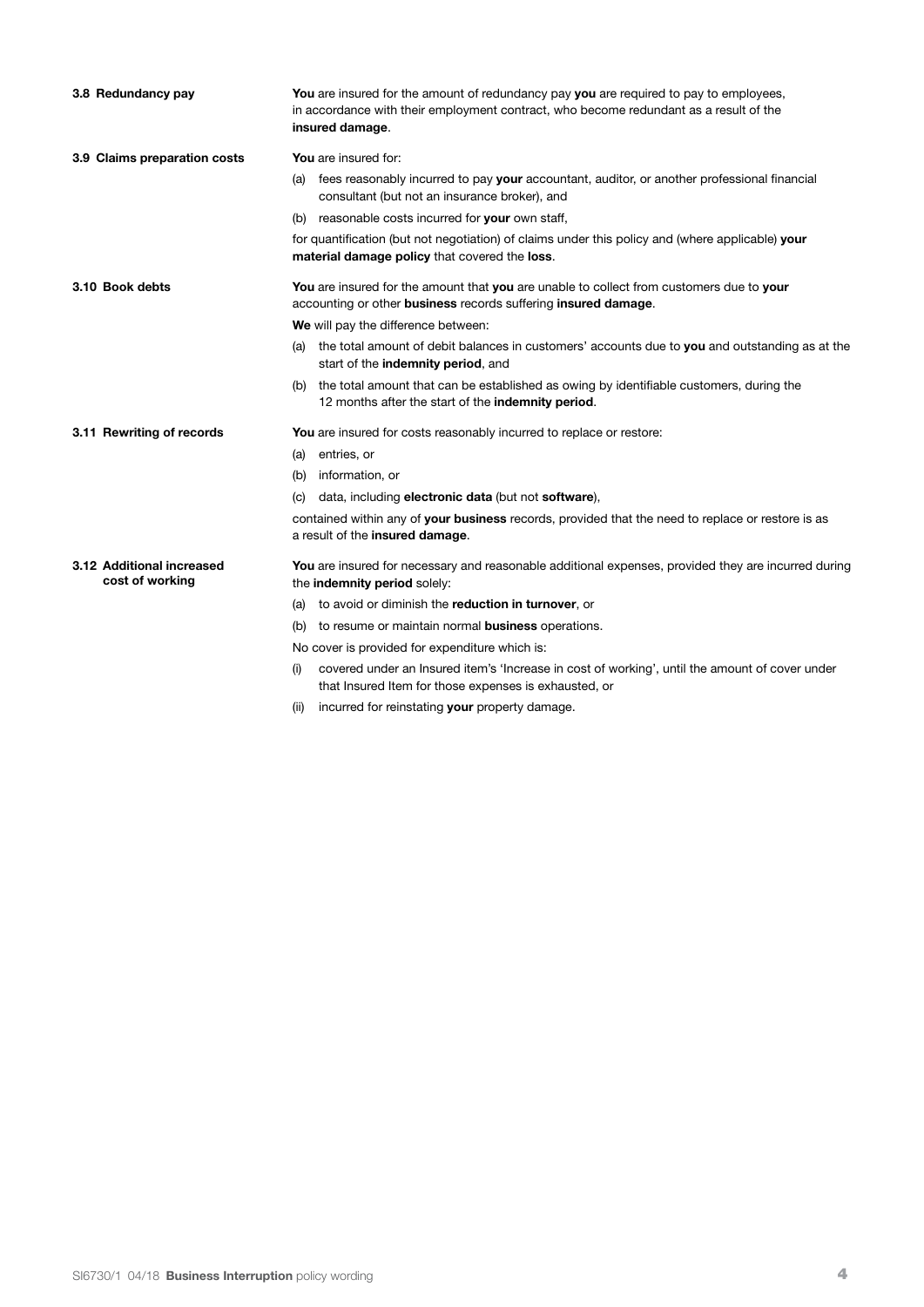### 4. Contingent business interruption extensions

**We** provide the following Contingent business interruption cover. **You** only have this cover for the 'Insured items' shown in the **schedule**. **We** will consider each of the **business interruptions** in the following extensions to have resulted from **insured damage** and **we** will calculate **your** claim as set out in the relevant 'Insured item' specified in the **schedule**.

#### **How much we will pay**

- The most **we** will pay under all 'Contingent business interruption extensions' in total for any **event** is:
- (a) 10% of the sum insured shown in the **schedule** for each applicable 'Insured item', or
- (b) \$1,000,000 in total,

whichever is the lesser.

| 4.1 Prevention of access -<br><b>Property damage</b>   | You are insured for business interruption resulting directly from property damage in the vicinity<br>that prevents or hinders access to the situation.                                                 |
|--------------------------------------------------------|--------------------------------------------------------------------------------------------------------------------------------------------------------------------------------------------------------|
|                                                        | The deferment period is the first 24 hours.                                                                                                                                                            |
| 4.2 Prevention of access -                             | You are insured for business interruption resulting directly from:                                                                                                                                     |
| Injury, murder or suicide                              | immediate and imminent danger to human life, or<br>(a)                                                                                                                                                 |
|                                                        | injury of any person, or<br>(b)                                                                                                                                                                        |
|                                                        | (c) murder or suicide of any person,                                                                                                                                                                   |
|                                                        | occurring at the situation or in the vicinity that prevents or hinders access to the situation.                                                                                                        |
|                                                        | The deferment period is the first 24 hours.                                                                                                                                                            |
| 4.3 Prevention of access -<br>Closure by any authority | You are insured for business interruption resulting directly from closure of the situation by any<br>lawful authority due to:                                                                          |
|                                                        | (a) defects in drains or other sanitary arrangements, or                                                                                                                                               |
|                                                        | (b) the <b>accidental</b> escape of fumes or any hazardous material.                                                                                                                                   |
|                                                        | The <b>deferment period</b> is the first 24 hours.                                                                                                                                                     |
| 4.4 Dependent business that<br>attracts customers      | You are insured for business interruption resulting directly from property damage to an anchor<br>tenant situated in the same retail shopping complex as your business.                                |
|                                                        | Notwithstanding the 'Indemnity period' stated in the schedule, the indemnity period under this<br>extension is 30 days.                                                                                |
|                                                        | The deferment period is the first 72 hours.                                                                                                                                                            |
| 4.5 Failure of utilities                               | You are insured for business interruption resulting directly from property damage to the buildings,<br>plant, equipment, or supply lines, located in New Zealand, of any public utility that supplies: |
|                                                        | (a) power or gas, or                                                                                                                                                                                   |
|                                                        | (b) water or sewage disposal, or                                                                                                                                                                       |
|                                                        | (c) telecommunications,                                                                                                                                                                                |
|                                                        | to your business.                                                                                                                                                                                      |
|                                                        | This extension does not insure you for business interruption in connection with property damage to                                                                                                     |
|                                                        | any offshore oil or gas installation including undersea gas pipelines, or<br>(i)                                                                                                                       |
|                                                        | any undersea electric or telecommunication cables.<br>(ii)                                                                                                                                             |
|                                                        | The deferment period is the first 24 hours.                                                                                                                                                            |
| 4.6 Customers or<br>suppliers premises                 | You are insured for business interruption resulting directly from property damage occurring at a<br>location within New Zealand:                                                                       |
|                                                        | (a) where you have property stored, deposited, processed, repaired, altered or renovated, or                                                                                                           |
|                                                        | where any of your direct customers are located, or<br>(D)                                                                                                                                              |
|                                                        | where any of your direct suppliers of goods are located.<br>(C)                                                                                                                                        |
| 4.7 Closure of transport                               | You are insured for business interruption resulting directly from:                                                                                                                                     |
| routes, ports or airports                              | property damage, or<br>(a)                                                                                                                                                                             |
|                                                        | an order by a lawful authority,<br>(b)                                                                                                                                                                 |
|                                                        | that results in closure of any transport route, port or airport anywhere in New Zealand.                                                                                                               |
|                                                        | The deferment period is the first 7 days.                                                                                                                                                              |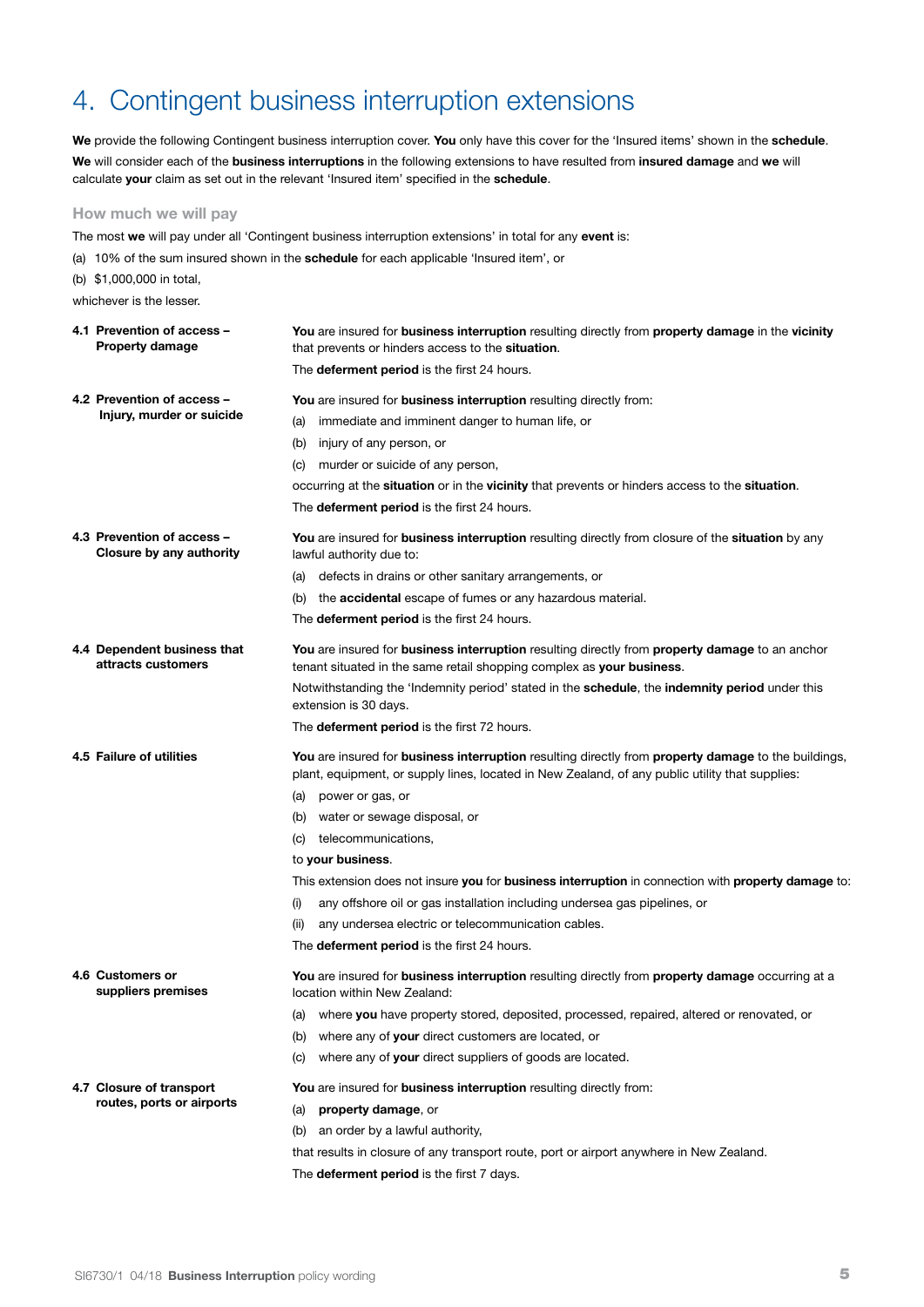### 5. Automatic policy extensions

In addition to the cover provided under 'Interruption to your business' and 'Insured items', **we** also provide the following Automatic policy extensions.

**5.1 Defer commencement of the indemnity period** **You** may elect to defer the start of the **indemnity period** after **insured damage** occurs on the following basis:

- (a) **you** must notify **us** (in writing or by electronic means) within 90 days of the **insured damage**  occurring of **your** intention to defer the commencement of the **indemnity period**, and
- (b) the deferred **indemnity period** must start:
	- (i) no later than the number of months specified in the **schedule** as the 'Indemnity Period', or
	- (ii) within 12 months of the date the **insured damage** occurred,
	- whichever is the earlier otherwise this option to defer expires, and
- (c) the **indemnity period** cannot be deferred if **we** have already paid a claim under any 'Insured item' of this Business Interruption policy (other than for Rewriting of records, or Claims preparation costs in respect of **your material damage policy**) resulting from that **insured damage**.

When **you** do elect to defer commencement of the **indemnity period** as described above, then:

- (a) **you** must notify **us** (in writing or by electronic means) of the actual date on which **you** elect the **indemnity period** to start as soon as possible, but no later than 30 days after that actual date, and
- (b) 8.4 'Standard adjustments' is deleted and replaced with the following:

'When calculating **your** claim under all 'Insured items', **we** will make allowance for adjustments that are necessary to provide for:

- (i) the trend of **your business** operations, and
- (ii) variations in **your business** operations, and

(iii) other circumstances affecting **your business** operations,

that:

(a) occur before or after the start of the **indemnity period**, or

(b) would have affected **your business** operations had the **insured damage** not occurred,

so that the final adjusted figures should represent, as close as is reasonably practicable, the results that would have been achieved during the **indemnity period** but for the **insured damage**', and

(c) the definition of **standard turnover** is deleted and replaced with:

'The **turnover** during the period in the previous 12 months immediately before the date of the **insured damage**, subject to any adjustments as per 8.4 'Standard adjustments'.

If **insured damage** occurs before the end of the first year in business, the results to date will be the basis for establishing standard turnover', and

(d) the definition of **standard revenue** is deleted and replaced with:

'The **revenue** during the period in the previous 12 months immediately before the date of the **insured damage**, subject to any adjustments as per 8.4 'Standard adjustments'.

If **insured damage** occurs before the end of the first year in business, the results to date will be the basis for establishing standard revenue'.

**You** are insured for **business interruption** resulting directly from **contamination damage** that is a covered claim under the 'Methamphetamine contamination' extension of **your material damage policy**.

The **indemnity period** starts as soon as testing is carried out in accordance with New Zealand Standard NZS 8510 or by an operator approved by **us** that confirms **contamination damage** and ends:

- (a) as soon as **remediation** has been completed, or
- (b) where **we** have settled **your** claim for **contamination damage** by payment of the estimated costs to **remediate**, **we** will cover the **business interruption** costs for the reasonable estimated period that it would take to **remediate** the building or that part of the building that suffered the **contamination damage**, or
- (c) the 'Indemnity period' as shown in the **schedule** has expired,

whichever comes first.

**5.2 Methamphetamine contamination**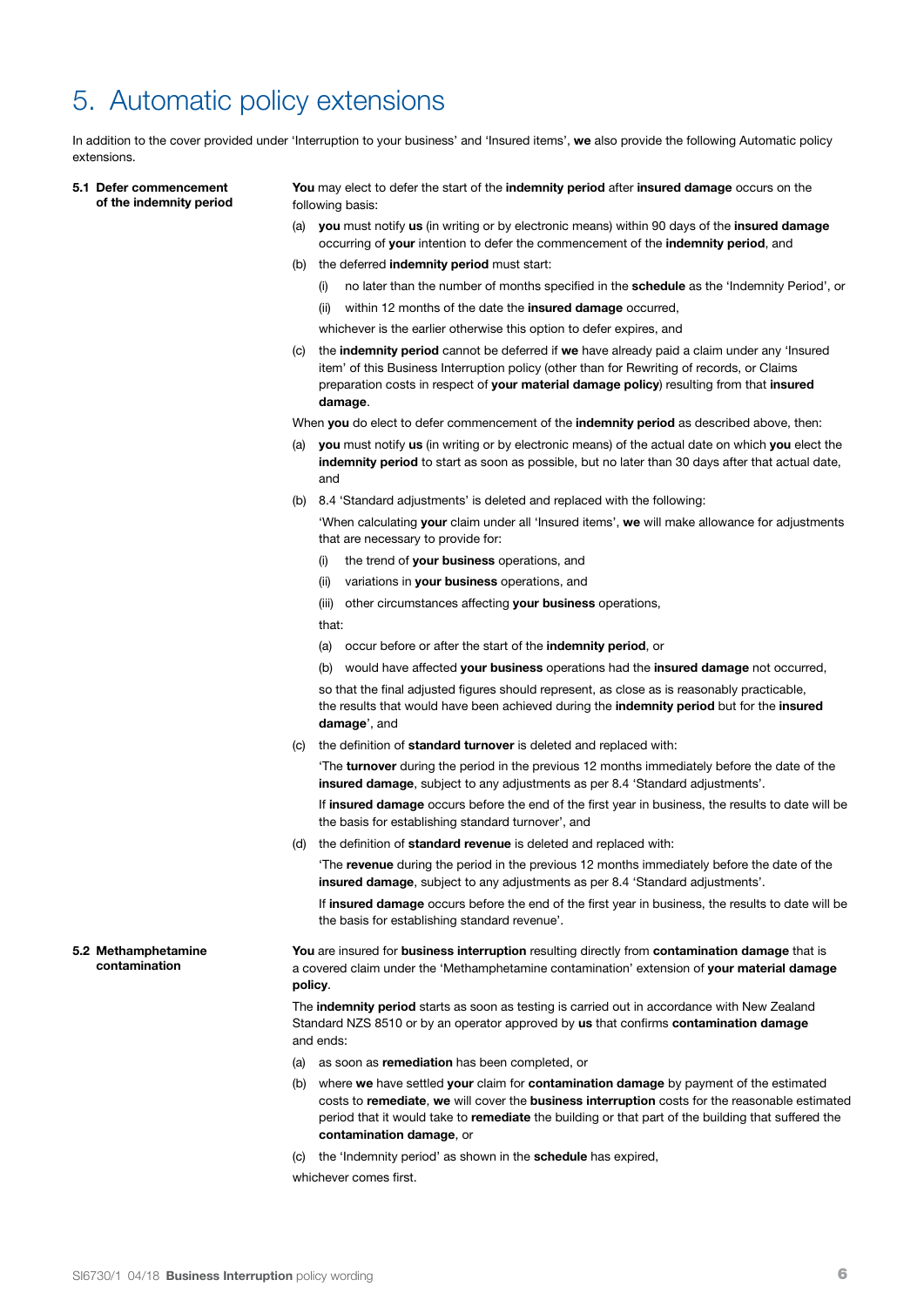#### **The most we will pay**

The most **we** will pay under this extension in total per **contamination claim** is:

- (a) 10% of the sum insured shown in the **schedule** for each applicable 'Insured item', or
- (b) \$250,000 in total,

whichever is the lesser.

'5.1 – Defer commencement of the indemnity period' does not apply to this extension.

### 6. Optional policy extension

This Optional policy extension only applies where shown in the **schedule** and applies to the 'Insured items' shown in the **schedule**.

**6.1 Natural disaster cover You** are insured for **business interruption** in connection with **natural disaster damage**. The excess for **natural disaster damage** as shown in **your material damage policy** will apply. For contingent business interruption extensions the **deferment period** is the first 21 days. This replaces any other **deferment period** that applied.

### 7. Exclusions

| 7.1 Confiscation                            | This policy does not insure <b>business interruption</b> in connection with confiscation, nationalisation,<br>requisition or destruction of, or damage to property by order of government, public or local authority.                                                                                                                                                    |
|---------------------------------------------|--------------------------------------------------------------------------------------------------------------------------------------------------------------------------------------------------------------------------------------------------------------------------------------------------------------------------------------------------------------------------|
| 7.2 Electronic data and software            | This policy does not insure business interruption in connection with loss of or damage to<br>electronic data and/or software, from any cause whatsoever including, but not limited to,<br>a computer virus.                                                                                                                                                              |
|                                             | This includes loss of use, reduction in functionality or any other associated loss or expense in<br>connection with electronic data and/or software.                                                                                                                                                                                                                     |
|                                             | However, this exclusion does not apply to <b>business interruption</b> arising from loss of or damage<br>to electronic data and/or software, in connection with insured damage.                                                                                                                                                                                          |
| 7.3 Infectious diseases                     | This policy does not insure business interruption in connection with a:                                                                                                                                                                                                                                                                                                  |
|                                             | notifiable infectious disease under the Health Act 1956, and/or<br>(a)                                                                                                                                                                                                                                                                                                   |
|                                             | notifiable disease under the Biosecurity Act 1993.<br>(b)                                                                                                                                                                                                                                                                                                                |
| 7.4 Natural disaster                        | This policy does not insure business interruption in connection with natural disaster damage<br>other than cover provided by 6.1 'Natural disaster cover'.                                                                                                                                                                                                               |
| 7.5 Nuclear                                 | This policy does not insure any <b>business interruption</b> in connection with:                                                                                                                                                                                                                                                                                         |
|                                             | ionising radiation or contamination by radioactivity from:<br>(a)                                                                                                                                                                                                                                                                                                        |
|                                             | any nuclear fuel, or<br>(i)                                                                                                                                                                                                                                                                                                                                              |
|                                             | any nuclear waste from the combustion or fission of nuclear fuel.<br>(ii)                                                                                                                                                                                                                                                                                                |
|                                             | nuclear weapons material.<br>(b)                                                                                                                                                                                                                                                                                                                                         |
| <b>7.6 Sanctions</b>                        | This policy does not insure business interruption or provide any cover to the extent such cover<br>would expose us to any sanction, prohibition or restriction under any United Nations resolution,<br>or any trade or economic sanctions, laws or regulations of the European Union, United Kingdom,<br>United States of America, Australia or New Zealand.             |
| 7.7 Seepage, pollution<br>and contamination | This policy does not insure business interruption in connection with seepage, pollution or<br>contamination other than seepage, pollution and contamination resulting from insured damage.                                                                                                                                                                               |
| 7.8 Terrorism                               | This policy does not insure <b>business interruption</b> of any type in connection with an <b>act of</b><br>terrorism, including in connection with controlling, preventing, suppressing, retaliating against, or<br>responding to an act of terrorism.                                                                                                                  |
| 7.9 War                                     | This policy does not insure business interruption in connection with any of the following: war,<br>invasion, act of foreign enemy, hostilities or warlike operations (whether war is declared or not), civil<br>war, mutiny, rebellion, revolution, civil commotion assuming the proportions of or amounting to an<br>uprising, insurrection, military or usurped power. |
|                                             |                                                                                                                                                                                                                                                                                                                                                                          |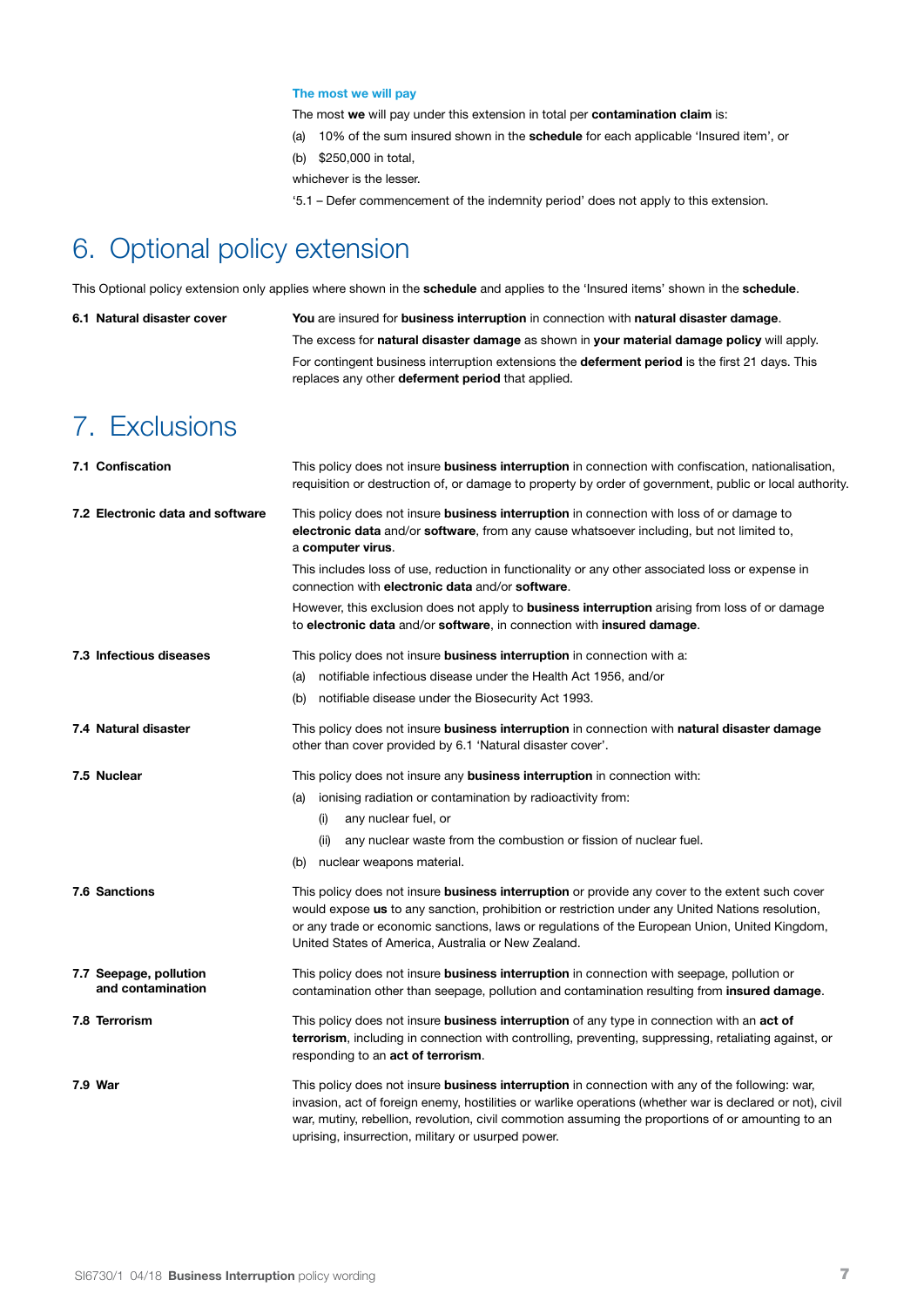### 8. What we will pay

|  | 8.1 Maximum amount payable<br>for insured items | The most we will pay during an indemnity period for any one 'Insured item' is the specific sum<br>insured shown in the <b>schedule</b> for that 'Insured item'.                                                                                                                                                                                                                                                                                                   |
|--|-------------------------------------------------|-------------------------------------------------------------------------------------------------------------------------------------------------------------------------------------------------------------------------------------------------------------------------------------------------------------------------------------------------------------------------------------------------------------------------------------------------------------------|
|  | 8.2 Accumulated stock                           | If there is a shortage of stock after the <b>indemnity period</b> ends because the <b>turnover</b> was<br>temporarily maintained from accumulated stock held by you during the indemnity period, we will<br>make a fair allowance for this in settling the claim.                                                                                                                                                                                                 |
|  | 8.3 Departments                                 | If your business operations are conducted in departments that have separately identifiable<br>trading results, this policy shall apply separately to each department. However, 'What we will pay –<br>8.1 Maximum amount payable for insured items' remains unchanged and any claim settlement shall<br>be calculated by reference to the trading results of all departments affected (whether positively or<br>negatively) by the <b>business interruption</b> . |
|  | 8.4 Standard adjustments                        | When calculating your claim under all 'Insured items', we will make allowance for adjustments that<br>are necessary to provide for:                                                                                                                                                                                                                                                                                                                               |
|  |                                                 | the trend of your business operations, and<br>(a)                                                                                                                                                                                                                                                                                                                                                                                                                 |
|  |                                                 | variations in your business operations, and<br>(b)                                                                                                                                                                                                                                                                                                                                                                                                                |
|  |                                                 | other circumstances affecting your business operations,<br>(C)                                                                                                                                                                                                                                                                                                                                                                                                    |
|  |                                                 | that:                                                                                                                                                                                                                                                                                                                                                                                                                                                             |
|  |                                                 | occur before or after the start of the <b>indemnity period</b> , or<br>(i)                                                                                                                                                                                                                                                                                                                                                                                        |
|  |                                                 | would have affected your business operations had the insured damage not occurred,<br>(ii)                                                                                                                                                                                                                                                                                                                                                                         |
|  |                                                 | so that the final adjusted figures should represent, as close as is reasonably practicable, the results<br>that would have been achieved during the relative period after the loss but for the insured damage.                                                                                                                                                                                                                                                    |

*We will take into account both positive and negative adjustments to your business operations.*

### 9. Claims conditions

**Your obligations**

| 9.1 Advise us                  | If you become aware of any event that is likely to give rise to a claim under this policy regardless of<br>the anticipated quantum, you must contact us immediately.                                                                                                                                                                                                                                                                                                                                                                                                          |
|--------------------------------|-------------------------------------------------------------------------------------------------------------------------------------------------------------------------------------------------------------------------------------------------------------------------------------------------------------------------------------------------------------------------------------------------------------------------------------------------------------------------------------------------------------------------------------------------------------------------------|
| 9.2 Minimise the loss          | You must take all reasonable steps to minimise the claim and avoid any further loss or liability arising                                                                                                                                                                                                                                                                                                                                                                                                                                                                      |
| 9.3 Notify the Police          | You must immediately notify the Police if you suspect criminal activity has occurred.                                                                                                                                                                                                                                                                                                                                                                                                                                                                                         |
| 9.4 Provide full information   | When making a claim, you consent to your personal information in connection with the claim being:<br>disclosed to us, and<br>(a)<br>transferred to the Insurance Claims Register Limited.<br>(b)<br>You must:<br>give us free access to examine and assess the claim, and<br>(i)<br>send any relevant correspondence or documents to us, and<br>(ii)<br>complete a claim form and/or statutory declaration to confirm the claim if we request it, and<br>(iii)<br>provide any other information, proof of ownership or assistance that we may require at<br>(iv)<br>any time. |
| 9.5 Be honest                  | If your claim is dishonest or fraudulent in any way, we may:<br>decline the claim either in whole or in part, and/or<br>(a)<br>declare either this policy or all insurance you have with us to be of no effect and to no longer<br>(b)<br>exist from the date of the dishonest or fraudulent act.<br>This is at our sole discretion.                                                                                                                                                                                                                                          |
| 9.6 Do not dispose of property | You must not destroy or dispose of anything that is or could be part of a claim until we have given<br>you permission to do this.                                                                                                                                                                                                                                                                                                                                                                                                                                             |
| 9.7 Obtain our agreement       | You must obtain our agreement before:<br>incurring any expenses in connection with any claim under this policy, or<br>(a)<br>negotiating, paying, settling, admitting or denying any claim against you, or<br>(b)<br>doing anything that may prejudice our rights of recovery.<br>(C)                                                                                                                                                                                                                                                                                         |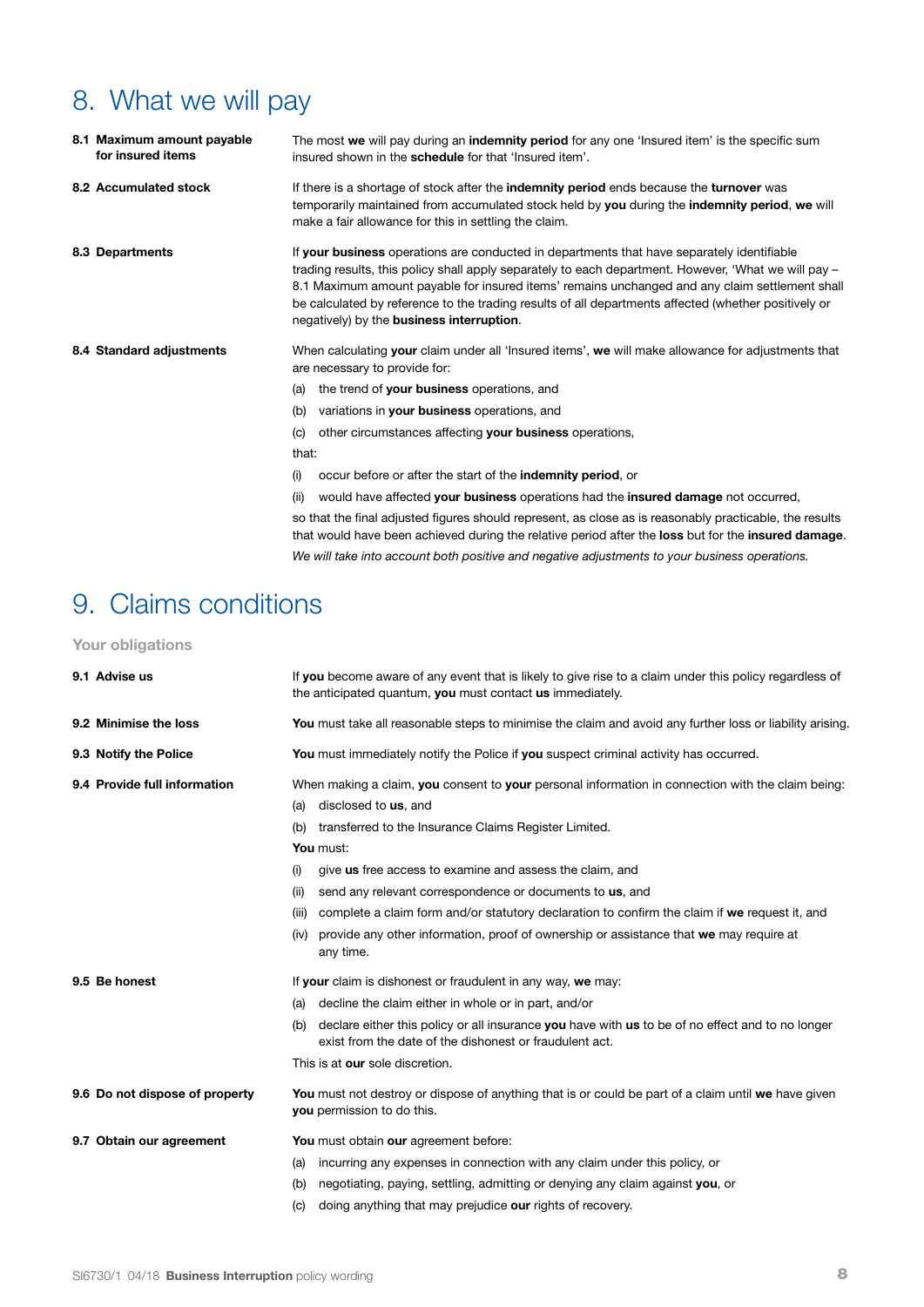#### **Managing your claim**

| 9.8 Subrogation | Once we have accepted any part of your claim under this policy, we may assume your legal right<br>of recovery. If we initiate a recovery we will include your excess, and any other uninsured losses<br>suffered by you. Where we do this, you agree to pay your proportional share of the recovery costs,<br>and subsequently the proceeds of the recovery will be shared on the same proportional basis,<br>except that we will reimburse your excess first. |
|-----------------|----------------------------------------------------------------------------------------------------------------------------------------------------------------------------------------------------------------------------------------------------------------------------------------------------------------------------------------------------------------------------------------------------------------------------------------------------------------|
|                 | <b>You</b> must fully co-operate with any recovery process. If you do not, we may recover from you the<br>amount paid in relation to the claim.                                                                                                                                                                                                                                                                                                                |
| 9.9 Reparation  | If any person is ordered to make reparation to you for business interruption that we have paid a<br>claim for under this policy, then you must tell us. Any payments received must first reimburse our<br>claims payment up to the amount of any reparation received.                                                                                                                                                                                          |

### 10. General conditions

**How we administer this policy**

| 10.1 Assignment              | You may not assign this policy or any interest under this policy without our prior written consent.                                                                                                                                                                                                               |
|------------------------------|-------------------------------------------------------------------------------------------------------------------------------------------------------------------------------------------------------------------------------------------------------------------------------------------------------------------|
| 10.2 Cancellation            | By you<br>You may cancel this policy at any time by notifying us. If you do, we will refund any premium that is<br>due to you based on the unused portion of the period of insurance. You must pay any outstanding                                                                                                |
|                              | premium due for the expired portion of the <b>period of insurance</b> .                                                                                                                                                                                                                                           |
|                              | By us                                                                                                                                                                                                                                                                                                             |
|                              | We may cancel this policy by giving you notice in writing or by electronic means at your last known<br>address. Your policy will be cancelled from 4pm on the 30th day after the date of the notice. We will<br>refund you any premium that is due to you based on the unused portion of the period of insurance. |
| 10.3 Change of terms         | We may change the terms of this policy (including the excess) by giving you notice in writing or by<br>electronic means, at your last known address. Unless otherwise specified in the notice the change in<br>terms will take effect from 4pm on the 30th day after the date of the notice.                      |
| 10.4 Currency                | Any amounts shown in this policy or in the schedule are in New Zealand dollars, unless otherwise<br>specified in the schedule.                                                                                                                                                                                    |
| <b>10.5 GST</b>              | Where GST is recoverable by us under the Goods and Services Tax Act 1985:                                                                                                                                                                                                                                         |
|                              | (a) all sums insured exclude GST, and                                                                                                                                                                                                                                                                             |
|                              | all sub limits exclude GST, and<br>(b                                                                                                                                                                                                                                                                             |
|                              | (c) all excesses include GST, and                                                                                                                                                                                                                                                                                 |
|                              | (d) GST will be added, where applicable, to claim payments.                                                                                                                                                                                                                                                       |
| 10.6 Other insurance         | You must notify us as soon as you know of any other insurance policy that covers you for any of the<br>risks covered under this policy.                                                                                                                                                                           |
|                              | This policy does not cover your liability or loss at all if it is insured to any extent under any other<br>insurance policy. We will not contribute towards any claim under any other insurance policy.                                                                                                           |
| 10.7 Premium adjustments     | If the premium for this policy has been calculated based on estimated figures, then the premium is<br>only a provisional premium for the annual period.                                                                                                                                                           |
|                              | Within 3 months of the expiry of the <b>annual period, you</b> must tell us what the actual figures are.<br>We will re-calculate your actual premium based on the actual figures.                                                                                                                                 |
|                              | The difference between the actual and the provisional premiums will either be payable to us or<br>refunded to you depending on the outcome of the adjustment, but any refund will be limited to a<br>maximum of 50% of the provisional premium.                                                                   |
| 10.8 Premium payment options | <b>You</b> may choose either an annual or a monthly renewable contract.                                                                                                                                                                                                                                           |
|                              | If you have elected a monthly renewable contract, then:                                                                                                                                                                                                                                                           |
|                              | (a) you must pay by direct debit using the Direct Debit Authority we require, and                                                                                                                                                                                                                                 |
|                              | (b) the policy is for the initial <b>period of insurance</b> stated in the <b>schedule</b> , and                                                                                                                                                                                                                  |
|                              | (c) the policy will be renewed for further monthly periods of insurance upon receipt of the renewal<br>premium due under the Deduction Authority, and                                                                                                                                                             |
|                              | the policy terms, including the premium, will be reviewed on the anniversary date stated in the<br>(d)<br>schedule.                                                                                                                                                                                               |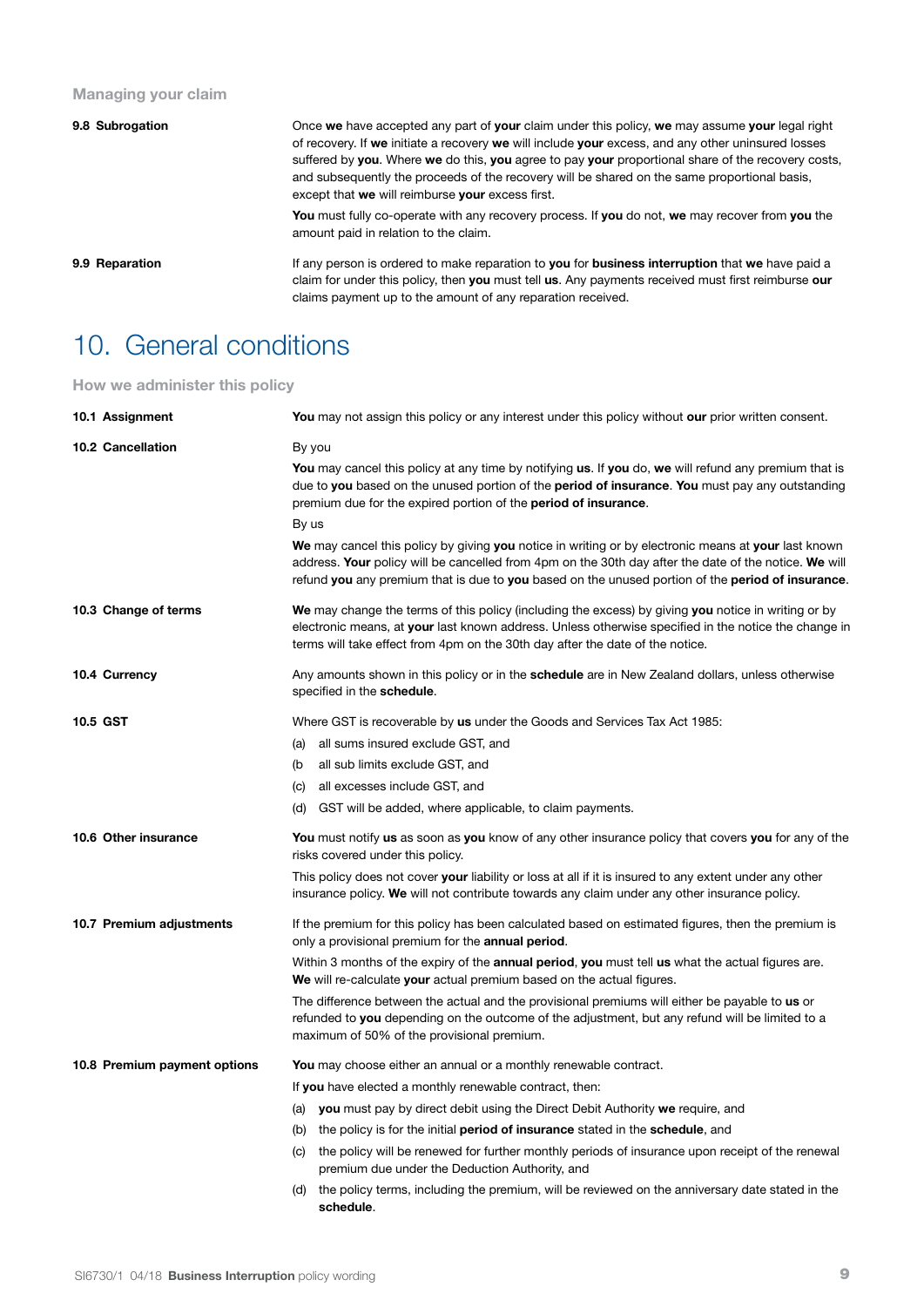| 10.9 Separate insurance               | Where the 'Insured' consists of more than one legal entity the word 'Insured' shall apply to each as<br>if a separate policy had been issued to each. However, this does not increase the amount of cover<br>available under this policy. |
|---------------------------------------|-------------------------------------------------------------------------------------------------------------------------------------------------------------------------------------------------------------------------------------------|
| Laws and Acts that govern this policy |                                                                                                                                                                                                                                           |
| 10.10 Disputes about this policy      | The law of New Zealand applies to disputes about this policy and the New Zealand Courts have<br>exclusive jurisdiction.                                                                                                                   |
| 10.11 Legislation changes             | Any reference to any Act of Parliament or subordinate rules referred to in this policy includes any<br>amendments made or substitutions to that law.                                                                                      |
| 10.12 Insurance Law Reform Acts       | The exclusions and conditions in this policy are subject to your rights under the Insurance Law<br>Reform Act 1977 and Insurance Law Reform Act 1985.                                                                                     |
| Your obligations                      |                                                                                                                                                                                                                                           |
| 10.13 Comply with the policy          | You (and any other person or entity we cover) must comply with the conditions of this policy at all<br>times. If:                                                                                                                         |
|                                       | (a) <b>you</b> , or                                                                                                                                                                                                                       |
|                                       | (b) any other person or entity covered under this policy, or                                                                                                                                                                              |
|                                       | (c) anyone acting on <b>your</b> behalf,                                                                                                                                                                                                  |
|                                       | breaches any of the terms and/or conditions of this policy, we may:                                                                                                                                                                       |
|                                       | decline the claim either in whole or in part, and/or<br>(i)                                                                                                                                                                               |
|                                       | declare either this policy or all insurance you have with us to be of no effect and to no longer<br>(ii)<br>exist.                                                                                                                        |
| 10.14 True statements                 | True statements and answers must be given, whether by you or any other person, when:                                                                                                                                                      |
| and answers                           | applying for this insurance, and/or<br>(a)                                                                                                                                                                                                |
|                                       | notifying us regarding any change in circumstances, and/or<br>(b)                                                                                                                                                                         |
|                                       | making any claim under this policy, and communicating with us or providing any further<br>(C)<br>information regarding the claim.                                                                                                         |
| 10.15 Reasonable care                 | You must take reasonable care at all times to avoid circumstances that could result in a claim. Your<br>claim will not be covered if you are reckless or grossly irresponsible.                                                           |
| 10.16 Change in circumstances         | You must tell us immediately if there is a material:                                                                                                                                                                                      |
|                                       | (a) increase in the risk insured, or                                                                                                                                                                                                      |
|                                       | (b) alteration of the risk insured.                                                                                                                                                                                                       |
|                                       | Once you have told us of the change, we may then cancel or alter the premium and/or the terms of<br>this policy.                                                                                                                          |
|                                       | If you fail to notify us about a change in the risk insured, we may:                                                                                                                                                                      |
|                                       | declare this policy unenforceable, and/or<br>(i)                                                                                                                                                                                          |
|                                       | decline any subsequent claim either in whole or in part.<br>(ii)                                                                                                                                                                          |
|                                       | These actions will be taken from the date you knew, or ought to have known, of the increase or<br>alteration in the risk insured.                                                                                                         |
|                                       | For avoidance of any doubt, information is 'material' where we would have made different decisions<br>about either:                                                                                                                       |
|                                       | accepting your insurance, or<br>(i)                                                                                                                                                                                                       |
|                                       | setting the terms of your insurance,<br>(ii)                                                                                                                                                                                              |
|                                       | if we had known that information. If in any doubt, notify us anyway.                                                                                                                                                                      |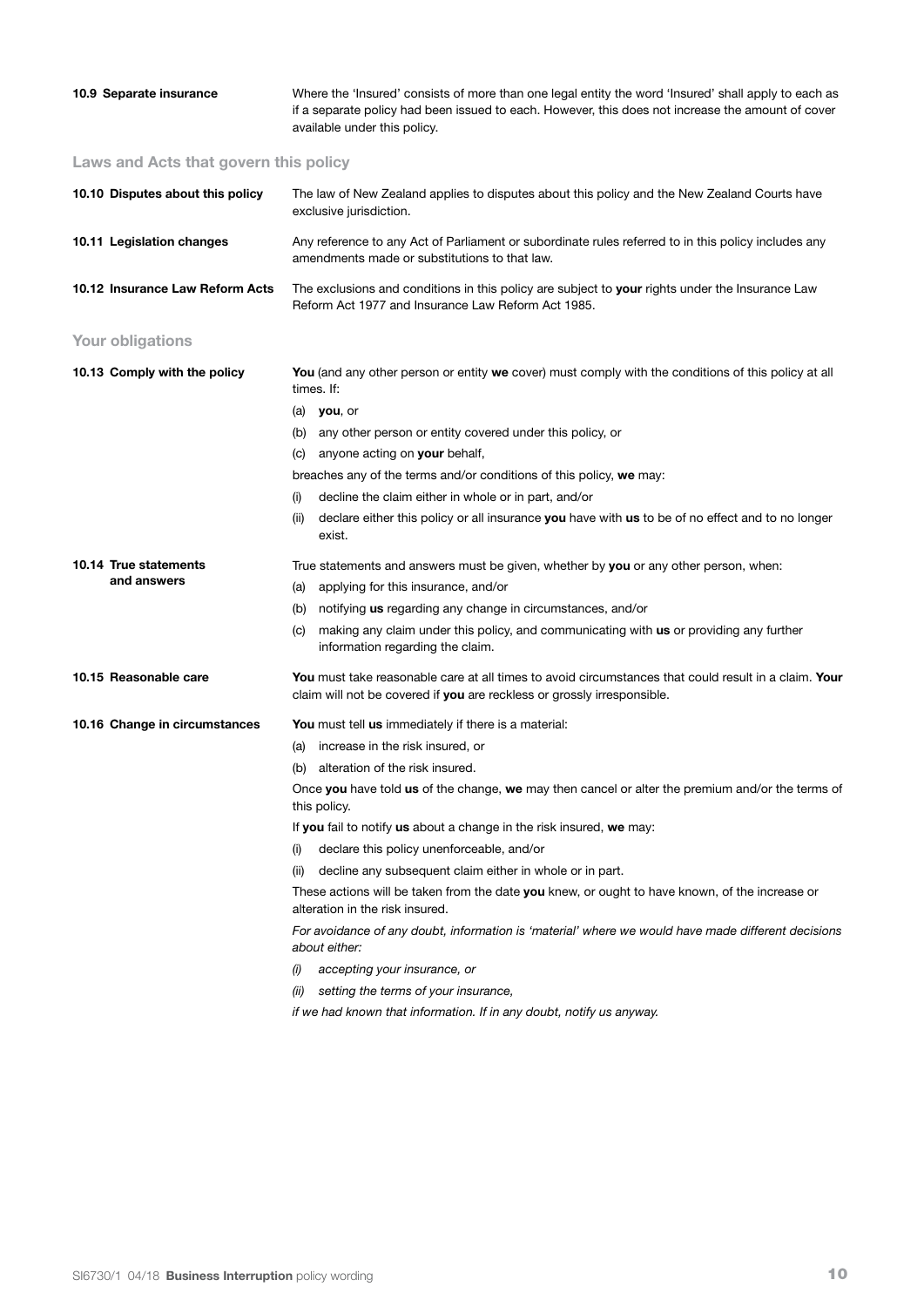### 11. Definitions

The definitions apply to the plural and any derivatives of the bolded words. For example, the definition of 'accident' also applies to the words 'accidentally', 'accidental' and 'accidents'.

| accidental            | Unexpected and unintended by you.                                                                                                                                                                                                                                                                                                                                                                                                                                                                               |
|-----------------------|-----------------------------------------------------------------------------------------------------------------------------------------------------------------------------------------------------------------------------------------------------------------------------------------------------------------------------------------------------------------------------------------------------------------------------------------------------------------------------------------------------------------|
| act of terrorism      | Any act, or preparation in respect of action, or threat of action designed to influence or coerce the<br>government de jure or de facto of any nation or any political division thereof, or in pursuit of political,<br>religious, ideological, or similar purposes to intimidate the public or a section of the public of any<br>nation by any person or group(s) of persons whether acting alone or on behalf of or in connection<br>with any organisation(s) or government(s) de jure or de facto, and that: |
|                       | (a) involves violence against one or more persons, or                                                                                                                                                                                                                                                                                                                                                                                                                                                           |
|                       | (b) involves damage to property, or                                                                                                                                                                                                                                                                                                                                                                                                                                                                             |
|                       | endangers life other than that of the person committing the action, or<br>(C)                                                                                                                                                                                                                                                                                                                                                                                                                                   |
|                       | creates a risk to health or safety of the public or a section of the public, or<br>(d)                                                                                                                                                                                                                                                                                                                                                                                                                          |
|                       | is designed to interfere with or disrupt an electronic system.<br>(e)                                                                                                                                                                                                                                                                                                                                                                                                                                           |
| alternative period    | The portion of the indemnity period, that:                                                                                                                                                                                                                                                                                                                                                                                                                                                                      |
|                       | starts with the commencement of the <b>indemnity period</b> , and<br>(a)                                                                                                                                                                                                                                                                                                                                                                                                                                        |
|                       | ends no later than the number of weeks specified in the <b>schedule</b> as the 'Alternative period'.<br>(b)                                                                                                                                                                                                                                                                                                                                                                                                     |
| annual period         | The period of insurance. However, if:                                                                                                                                                                                                                                                                                                                                                                                                                                                                           |
|                       | (a) you pay the premium monthly, or                                                                                                                                                                                                                                                                                                                                                                                                                                                                             |
|                       | (b) the period of insurance is for more than 12 months,                                                                                                                                                                                                                                                                                                                                                                                                                                                         |
|                       | the <b>annual period</b> is the current 12 month period calculated consecutively from the date this policy<br>first started.                                                                                                                                                                                                                                                                                                                                                                                    |
| application           | The information provided by you to us when you purchased this insurance or requested a quotation<br>for this insurance from us. It also includes any subsequent information you provide us with.                                                                                                                                                                                                                                                                                                                |
| business              | The business described in the schedule.                                                                                                                                                                                                                                                                                                                                                                                                                                                                         |
| business interruption | Interruption to or interference with your business operations.                                                                                                                                                                                                                                                                                                                                                                                                                                                  |
| contamination damage  | Loss caused by methamphetamine contamination that exceeds the contamination level.                                                                                                                                                                                                                                                                                                                                                                                                                              |
| contamination level   | The relevant guideline value for indoor surface contamination as set out in the most recent version of<br>the New Zealand Standard NZS 8510.                                                                                                                                                                                                                                                                                                                                                                    |
| contamination claim   | <b>Contamination damage</b> arising out of or attributable to an event or multiple events regardless of<br>the number of acts, persons, tenancies, occupancies or incidents involved.                                                                                                                                                                                                                                                                                                                           |
| computer virus        | A set of corrupting, harmful or otherwise unauthorised instructions or code including a set of<br>maliciously introduced unauthorised instructions or code, programmatic or otherwise, which<br>propagate themselves through a computer system or network of whatsoever nature. This includes<br>but is not limited to 'Trojan Horses', 'Worms' and 'Time or Logic Bombs'.                                                                                                                                      |
| deferment period      | The period by which the start of the indemnity period is deferred.                                                                                                                                                                                                                                                                                                                                                                                                                                              |
| electronic data       | Facts, concepts and information converted to a form useable for communications, display,<br>distribution, interpretation or processing by electronic or electromechanical data processing or<br>electronically controlled equipment.                                                                                                                                                                                                                                                                            |
| event                 | Any one event or series of events arising from one source or original cause.                                                                                                                                                                                                                                                                                                                                                                                                                                    |
| indemnity period      | The period during which your business suffers a business interruption that starts when the<br>insured damage occurs and ends no later than the number of months specified in the schedule as<br>the 'Indemnity Period'.                                                                                                                                                                                                                                                                                         |
|                       | However, for a claim under any Contingent business interruption extension, indemnity period<br>means the period during which your business suffers a business interruption that starts when<br>the <b>business interruption</b> occurs and ends no later than the number of months specified in the<br>schedule as the 'Indemnity period'.                                                                                                                                                                      |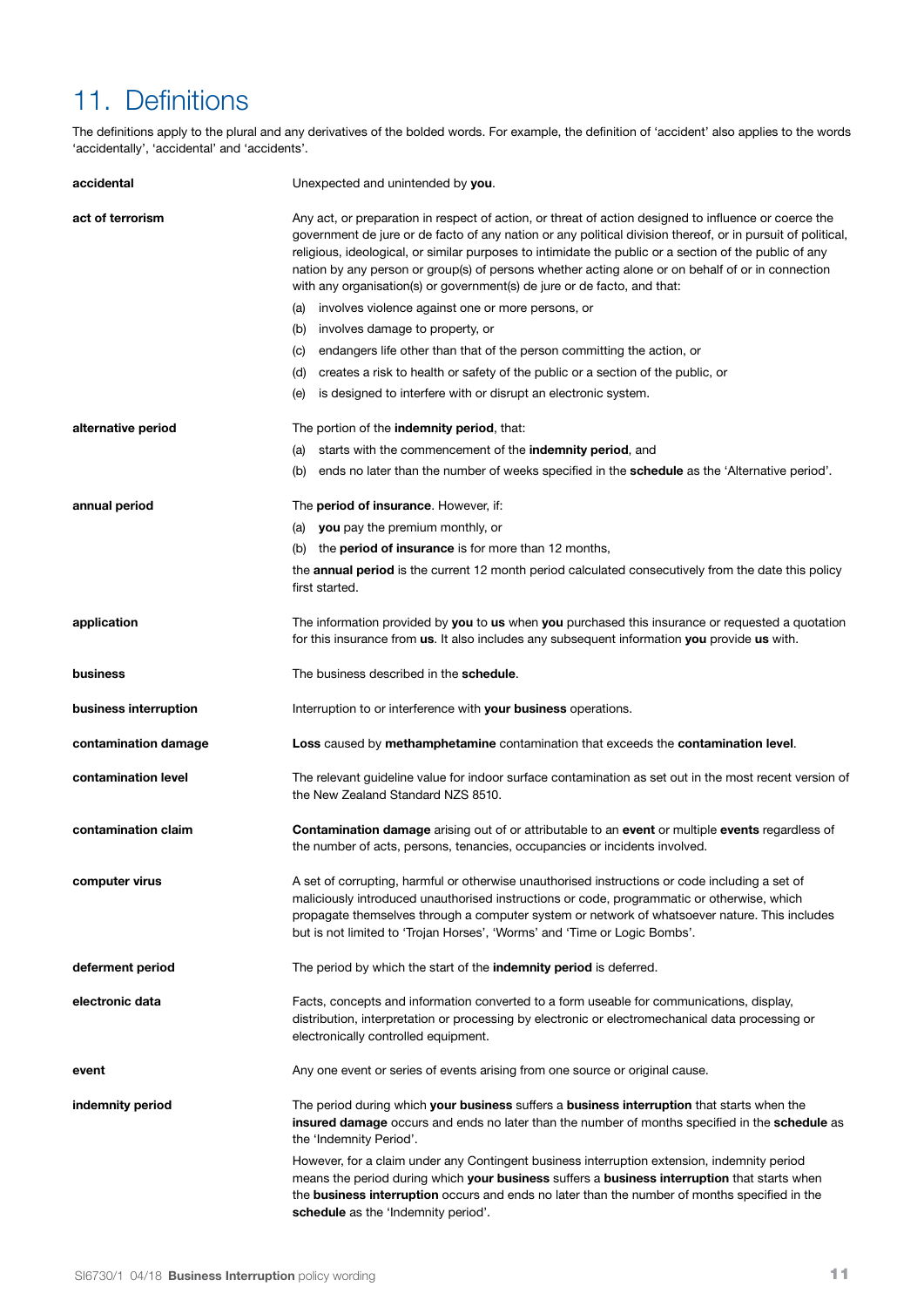| initial period          | The part of the indemnity period that:                                                                                                                                                                                 |
|-------------------------|------------------------------------------------------------------------------------------------------------------------------------------------------------------------------------------------------------------------|
|                         | starts with the commencement of the indemnity period, and<br>(a)                                                                                                                                                       |
|                         | ends no later than the number of weeks specified in the schedule as the 'Initial period'.<br>(b)                                                                                                                       |
| insured damage          | Sudden and <b>accidental loss</b> occurring at the situation to any property (or part) owned or used<br>(a)<br>by you for the business, provided that the loss is:                                                     |
|                         | covered as a claim under your material damage policy, or would have been but for the<br>(i)<br>excess, or                                                                                                              |
|                         | caused by the explosion of a pressure vessel.<br>(ii)                                                                                                                                                                  |
|                         | property damage.<br>(b)                                                                                                                                                                                                |
| insured profit          | The amount by which the sum of the turnover plus the amount of the closing stock exceeds the<br>sum of the amount of the opening stock plus the amount of the uninsured working expenses.                              |
|                         | With regard to this calculation:                                                                                                                                                                                       |
|                         | (a) the amount of the opening and closing stocks must be in accordance with your normal<br>accounting methods, allowing for depreciation, and                                                                          |
|                         | the words and expressions used have the usual meaning attached to them as used in your<br>(b)<br>books and accounts, including the uninsured working expenses.                                                         |
| loss                    | Physical loss or physical damage occurring during the <b>period of insurance</b> .                                                                                                                                     |
| material damage policy  | The insurance policy that we call a Material Damage Policy, that you have with us that insures loss<br>to tangible property.                                                                                           |
|                         | The Material Damage Policy may have another name such as Business Assets, Industrial All Risks,<br>Commercial Special Risks or similar.                                                                                |
| methamphetamine         | The Class A controlled drug Methamphetamine or Class B controlled drug Amphetamine as defined<br>by the Misuse of Drugs Act 1975 or any precursor chemicals or by-products for either.                                 |
| natural disaster damage | Insured damage that results directly or indirectly from earthquake, subterranean fire, volcanic<br>activity, tsunami, geothermal activity, hydrothermal activity, or fire caused by any of these.                      |
| payroll                 | Gross salaries and wages (including bonuses, holiday pay, ACC levies and any other costs relating<br>to the ongoing payment of salaries and wages) for all employees of the business.                                  |
| period of insurance     | The period shown in the <b>schedule</b> , that specifies the start and end dates of this insurance contract.                                                                                                           |
| pressure vessel         | Any boiler or economiser that during ordinary use is subjected to either generated fluid pressure or<br>vacuum, including:                                                                                             |
|                         | all integral parts including pipes, and<br>(a)                                                                                                                                                                         |
|                         | (b)<br>controls, and                                                                                                                                                                                                   |
|                         | systems (other than systems forming part of a building or structure).<br>(C)                                                                                                                                           |
| property damage         | Sudden and <b>accidental loss</b> to property that would have been covered (but for the excess) as<br>a claim under your material damage policy, if you owned the property.                                            |
| rate of insured profit  | The rate of insured profit earned on the turnover, during the financial year immediately before the<br>date of the insured damage, subject to any adjustments as per 'What we will pay - 8.4 Standard<br>adjustments'. |
| rate of payroll         | The rate of payroll to turnover, during the financial year immediately before the date of insured<br>damage, subject to any adjustments as per 'What we will pay $-8.4$ Standard adjustments'.                         |
| rate of wages           | The rate of wages to turnover, during the financial year immediately before the date of the insured<br>damage, subject to any adjustments as per 'What we will pay - 8.4 Standard adjustments'.                        |
| reduction in rent       | The amount that the rent, during any part of the indemnity period, shall fall short of the standard<br>rent that relates to the same period, as a result of insured damage.                                            |
| reduction in revenue    | The amount that the revenue, during any part of the indemnity period, shall fall short of the<br>standard revenue that relates to the same period, as a result of insured damage.                                      |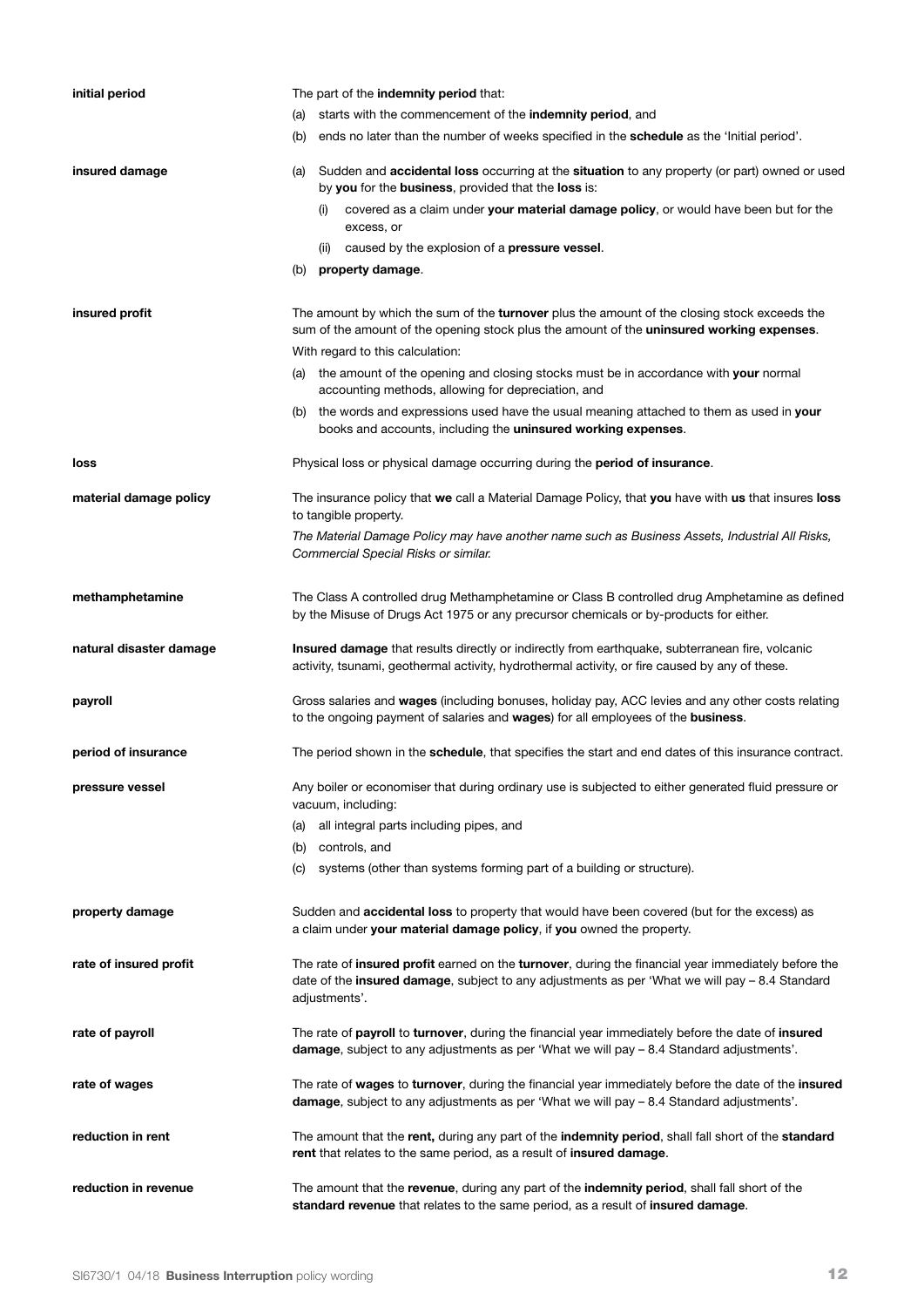| reduction in turnover      | The amount that the turnover, during any part of the indemnity period, shall fall short of the<br>standard turnover that relates to the same period, as a result of insured damage.                                                                                          |
|----------------------------|------------------------------------------------------------------------------------------------------------------------------------------------------------------------------------------------------------------------------------------------------------------------------|
| rent                       | The actual amount of any:                                                                                                                                                                                                                                                    |
|                            | (a) rent you receive, and                                                                                                                                                                                                                                                    |
|                            | payments to you for services provided,<br>(b)                                                                                                                                                                                                                                |
|                            | for letting out the premises at the <b>situation</b> .                                                                                                                                                                                                                       |
| remediate                  | To reduce the level of <b>methamphetamine</b> contamination to below the <b>contamination level</b> .<br>This means that we will not pay to remove all traces of methamphetamine contamination and will not                                                                  |
|                            | restore the building to its condition when it was new.                                                                                                                                                                                                                       |
| revenue                    | The monies paid to you, or monies billed by you for work done or services provided as part of your<br>business operation.                                                                                                                                                    |
| schedule                   | The latest version of the schedule we issued to you for this policy.                                                                                                                                                                                                         |
| situation                  | The location or locations referred to as 'Situation of risk' in the <b>schedule</b> .                                                                                                                                                                                        |
| software                   | Programs, procedures and routines associated with the operation of electronic or electromagnetic<br>data processing or electronically controlled equipment including any operating system.                                                                                   |
| standard rent              | The rent you received during the period in the previous 12 months immediately before the date<br>of the insured damage, subject to any adjustments as per 'What we will pay - 8.4 Standard<br>adjustments'.                                                                  |
|                            | If insured damage occurs before the end of the first year in business, the results to date will be the<br>basis for establishing standard rent.                                                                                                                              |
| standard revenue           | The revenue during the period in the previous 12 months immediately before the date of the insured<br>damage that corresponds with the indemnity period, subject to any adjustments as per 'What we<br>will pay - 8.4 Standard adjustments'.                                 |
|                            | If insured damage occurs before the end of the first year in business, the results to date will be the<br>basis for establishing standard revenue.                                                                                                                           |
| standard turnover          | The turnover during the period in the previous 12 months immediately before the date of the<br>insured damage that corresponds with the indemnity period, subject to any adjustments as per<br>'What we will pay - 8.4 Standard adjustments'.                                |
|                            | If insured damage occurs before the end of the first year in business, the results to date will be the<br>basis for establishing standard turnover.                                                                                                                          |
| turnover                   | Whichever of the following options provides the most equitable measurement of your claim:                                                                                                                                                                                    |
|                            | (a) all money, or other reimbursements you receive for goods or services in connection with your<br>business operations, or                                                                                                                                                  |
|                            | such other index of your business operations that gives the most equitable result.<br>(b)                                                                                                                                                                                    |
| uninsured working expenses | Those expenses listed in the <b>schedule</b> as 'Uninsured working expenses'. If no expenses are listed<br>in the schedule then uninsured working expenses are deemed to be expenses that vary in direct<br>proportion to the turnover and/or production.                    |
| vicinity                   | The area within a 5 kilometre radius of the <b>situation</b> .                                                                                                                                                                                                               |
| wages                      | The total value of all remuneration (including a pro-rata proportion of bonuses, holiday pay, ACC<br>levies and any other costs relating to the ongoing payment of wages), of all employees, except<br>employees whose remuneration is treated as salaries in your accounts. |
| we                         | State, a business division of IAG New Zealand Limited.                                                                                                                                                                                                                       |
|                            | We may also use the words 'us', 'our' or 'company' to describe State.                                                                                                                                                                                                        |
| you                        | The person(s) or entity named in the <b>schedule</b> as 'Insured'. We may also use the word 'Insured' to<br>describe you.                                                                                                                                                    |